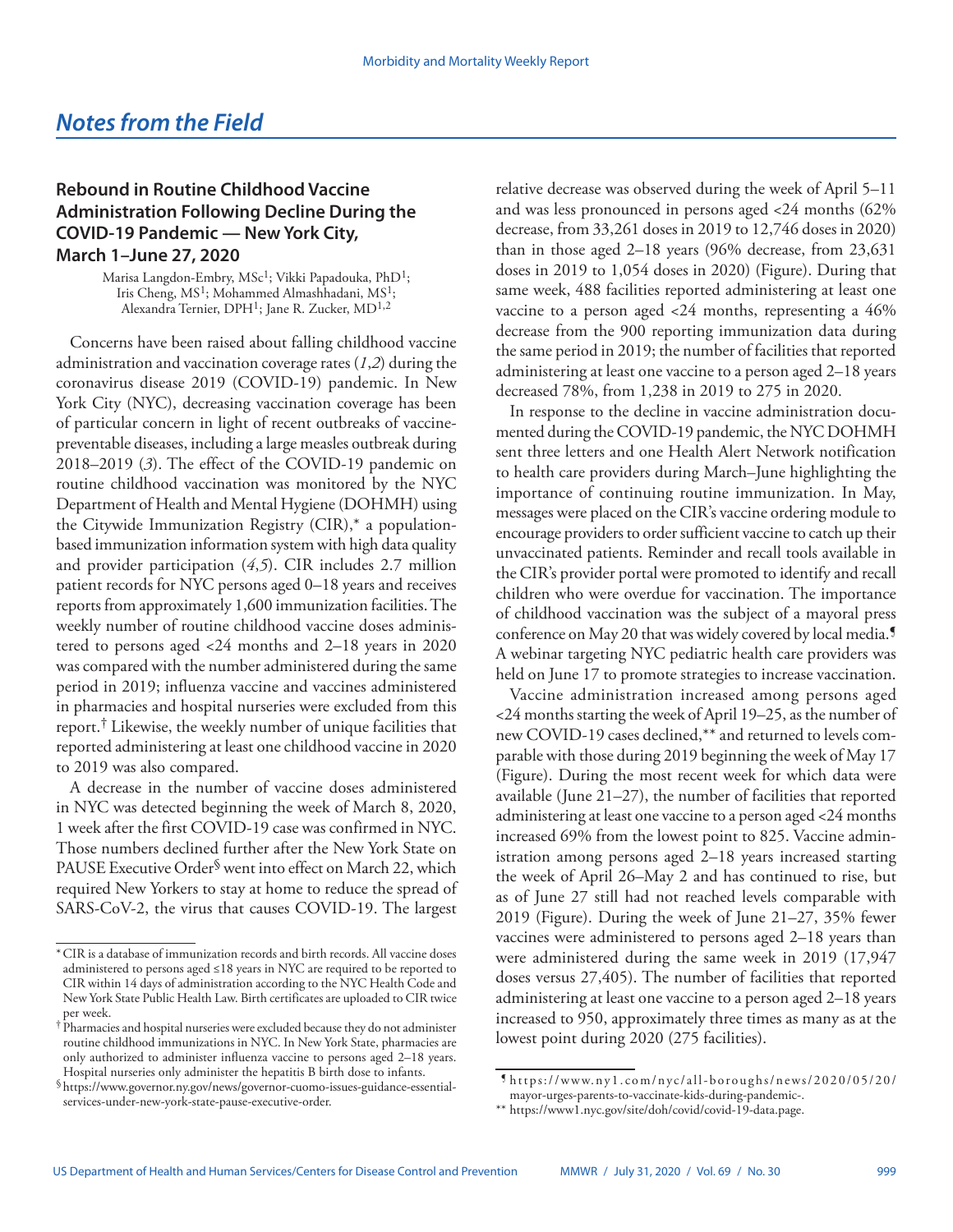## Morbidity and Mortality Weekly Report



## **FIGURE. Routine childhood vaccine doses administered, by week\*,† — New York City, December 2019–June 2020§**

**Source:** New York City Department of Health and Mental Hygiene Citywide Immunization Registry (CIR); data are as of July 14, 2020. **Abbreviation:** COVID-19 = coronavirus disease 2019.

\* Vaccine doses administered during December 29, 2019–June 27, 2020, and entered into CIR by July 12, 2020, compared with vaccine doses administered during December 30, 2018–June 29, 2019, and entered by July 14, 2019. Week format (Sunday–Saturday) is based on dates in 2020.

† Excludes influenza vaccine and immunizations administered in pharmacies and hospital nurseries.

§ The New York State on PAUSE Executive Order went into effect at 8:00 p.m. on Sunday, March 22, 2020, and required New Yorkers to stay at home to reduce the spread of SARS-CoV-2. [https://www.state.gov/wp-content/uploads/2020/03/2020-03-20-Notice-New-York-on-Pause-Order.pdf.](https://www.state.gov/wp-content/uploads/2020/03/2020-03-20-Notice-New-York-on-Pause-Order.pdf)